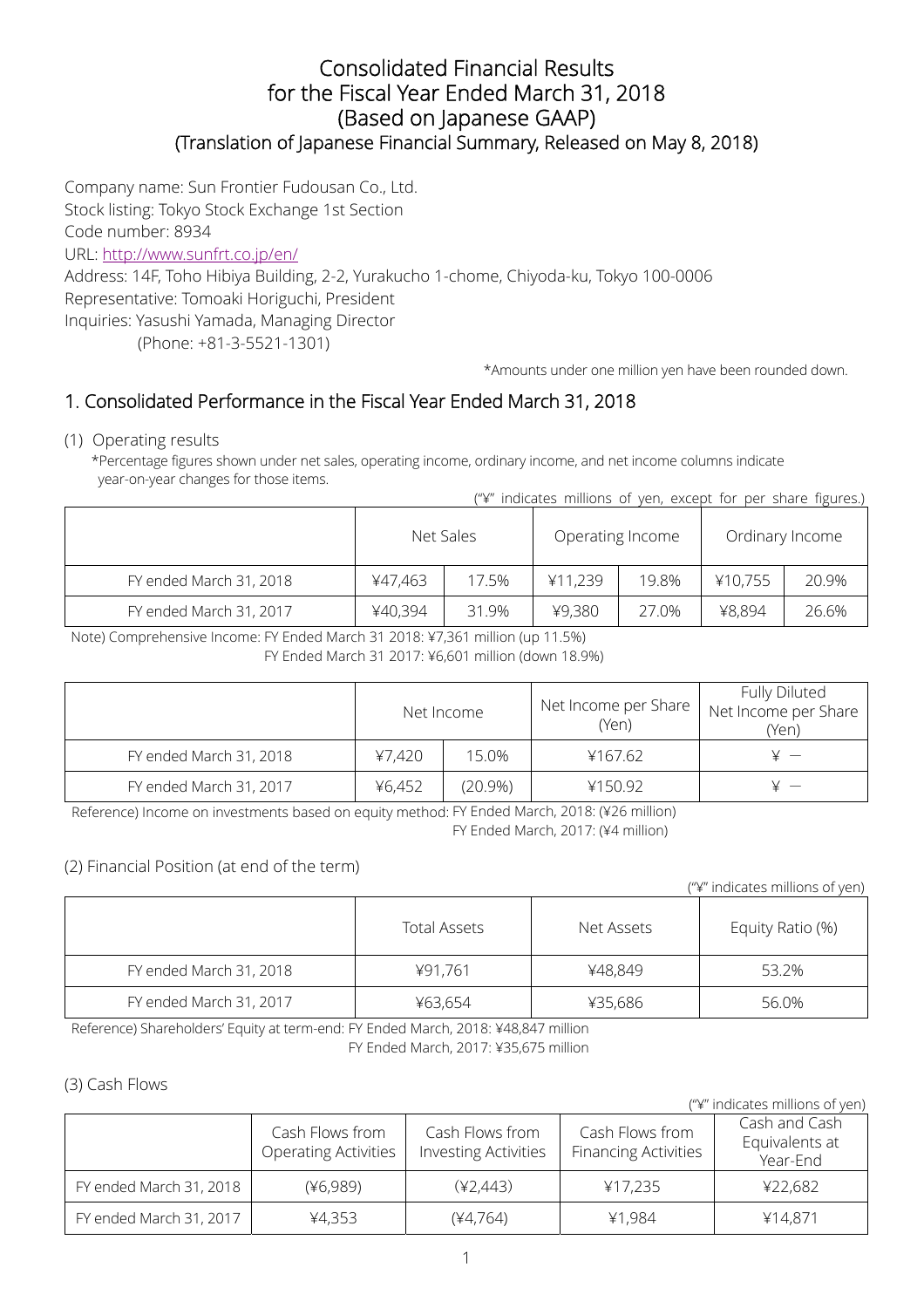# 2. Cash Dividends

("¥" indicates millions of yen)

|                                       |                          |                          | Cash Dividends per Share (Yen) |             |                 | Payout ratio<br>19.9% | Net asset      |                                 |
|---------------------------------------|--------------------------|--------------------------|--------------------------------|-------------|-----------------|-----------------------|----------------|---------------------------------|
|                                       | 1st<br>quarter<br>period | 2nd<br>quarter<br>period | 3rd<br>quarter<br>period       | Year<br>end | Annual<br>total | Total Dividends       | (Consolidated) | dividend rate<br>(Consolidated) |
| FY Ended March 31, 2017               |                          | 0.00                     |                                | 30.00       | 30.00           | 41,282                |                | 3.9%                            |
| FY Ended March 31, 2018               |                          | 0.00                     |                                | 33.50       | 33.50           | ¥1,633                | 20.0%          | 3.6%                            |
| FY Ended March 31, 2019<br>(Forecast) |                          | 0.00                     |                                | 34.50       | 34.50           |                       | 20.5%          |                                 |

#### 3. Forecast for Consolidated Financial Results for the Fiscal Year Ending March 31, 2019 (From April 1, 2018 to March 31, 2019) \*Percentage figures indicate year-on year changes for those items.

("¥" indicates millions of yen, except for per share figures.)

|                             | Net Sales |       |         | Operating Income |         | Ordinary Income | Net Income |       | Net Income<br>per Share |
|-----------------------------|-----------|-------|---------|------------------|---------|-----------------|------------|-------|-------------------------|
| FY Ending March<br>31, 2019 | ¥58,000   | 22.2% | ¥12,300 | 9.4%             | ¥11,800 | 9.7%            | ¥8,200     | 10.5% | ¥168.38                 |

# 4. Others

- (1) Changes in significant subsidiaries during the period (changes in specified subsidiaries resulting in changes in scope of consolidation): None
	- New companies: —

Excluded companies: —

- (2) Changes in accounting principles, procedures and presentation methods
	- 1) Changes caused by revision of accounting standards: None
	- 2) Changes other than those included in 1): None
	- 3) Changes in accounting estimates: None
	- 4) Restatement of corrections: None
- (3) Number of shares issued and outstanding (common shares)
	- 1) Number of shares issued and outstanding at the end of the period (including treasury stock): FY ended March 31, 2018: 48,755,500 shares FY ended March 31, 2017: 42,755,500 shares
	- 2) Number of treasury stock at the end of period: FY ended March 31, 2018: 56,643 shares FY ended March 31, 2017: 143 shares
	- 3) Weighted average number of shares for the period: FY ended March 31, 2018: 44,268,415 shares FY ended March 31, 2017: 42,755,357 shares